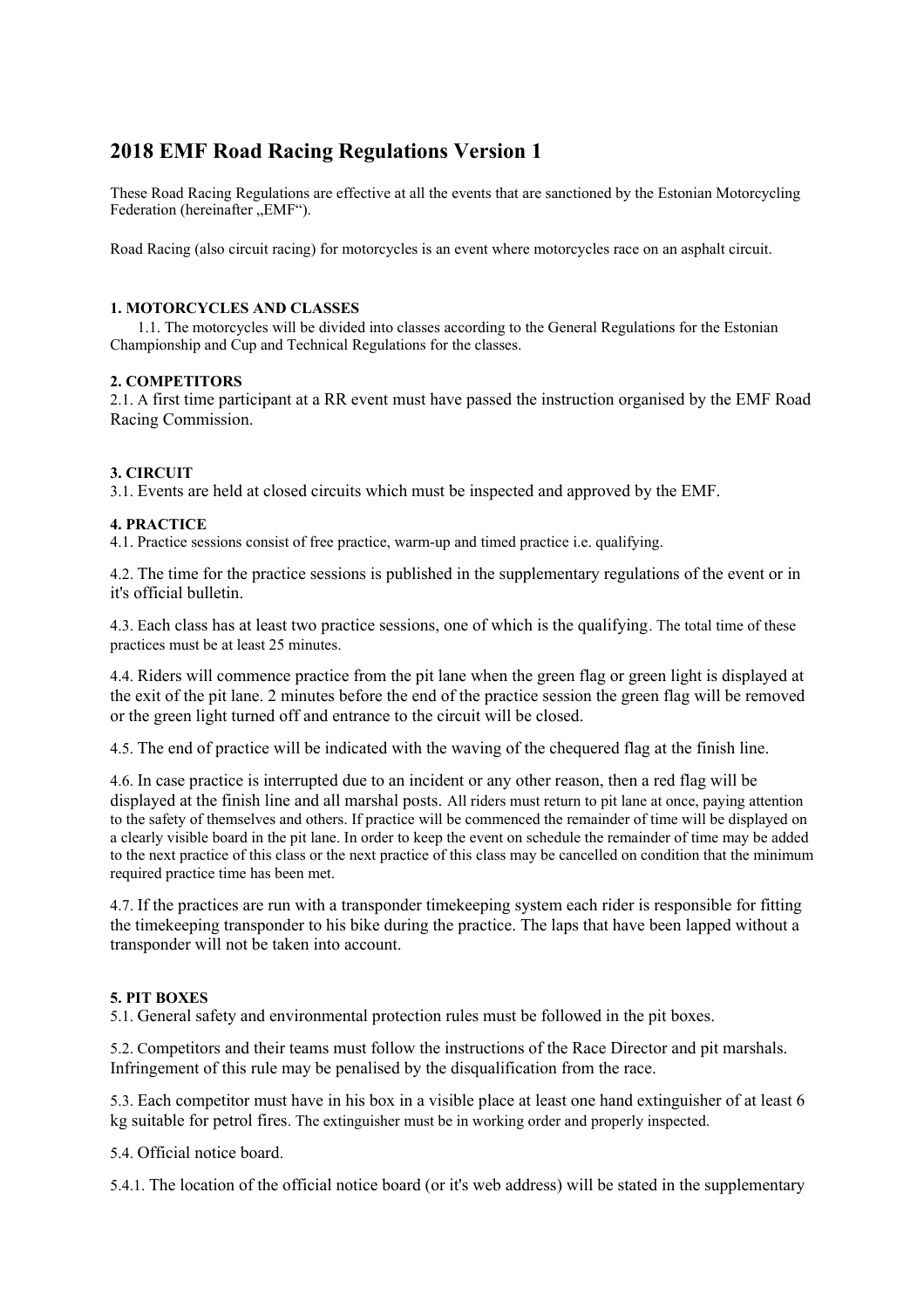regulations of the event; the notice board may also be electronic.

5.5. Parc Ferme.

5.5.1. After the race it is compulsory for all racers to enter Parc Ferme. Parc Ferme will be regulated with the supplementary regulations of the event. Parc Ferme area is for the technical inspection of the bikes after the race.

# **6. RACES**

6.1. The event consists of one or several different races that take place on the same or several consecutive days. As a rule a race is for one class only, but it is also possible to have several different classes in one race.

# **6.2. Admission to the race and grid positions.**

6.2.1. Only riders who have completed at least 3 (three) laps during the official timed practice or qualifying practice will be permitted to the start of the race. The number of compulsory laps may be higher if it is states so in the supplementary regulations of the event.

6.2.2. Grid positions will be determined by the timed practice (qualifying practice) results. The results of the qualifying practice will be published in a protocol.

6.2.3. The supplementary regulations of the race may state the maximum number of riders permitted in the start of various classes. The riders who will be permitted to start in the races will be determined by the laptimes of the qualifying races. The weakest laptime that counts toward qualification from the timed practice is 115% of the fastest laptime. In endurance the weakest qualifying laptime will be 120% of the fastest laptime.

6.2.4. In case the riders of one class are divided into two groups for the timed practice, the grid positions will be determined by the joint calculation of both groups.

6.2.5. If the conditions during the timed practices of the different classes where considerably different then an equal number of riders will be permitted to start from both groups. The fastest rider of the faster group will take the first grid position, the fastest rider of the slower group will take the second grid position, the third position will be taken by the second rider of the faster group, etc.

# **6.3. Start procedure.**

6.3.1.Two types of start procedures are used at RR events:

6.3.1.1. Joint start with the engines running – used at all RR events except endurance events)

6.3.1.2. Starting grip positions at a  $45^{\circ}$  angle ( $L$  Mans" start) – used at endurance events.

# **6.4. Joint start with the engines running.**

6.4.1. The grid positions are determined by the results of the timed practice. The rider with the best result takes the first position on the grid. If there are different classes in the start of one race, the grid positions will also be determined by the results of the timed practice notwithstanding the class of the rider.

6.4.2. The riders will be positioned on the grid in several rows (4-4-4-4). The distance between the rows must be at least 9 m for solo motorcycles.

6.4.3. Motorcycles with sidecars will be positioned on the grid in rows 3-2-3-2 or 1-2-3-2-3-2-3. The distance between the solo motorcycles sideways must be at least 1,5 m and between the sidecars at least 2,5 m.

# **6.4.4. 10 minutes before the start.**

6.4.4.1. Riders must gather in the waiting zone on the pit lane.

# **6.4.5. 10-5 minutes before the start.**

6.4.5.1. The pit box will be opened and the riders will go for the sighting lap. The sighting lap is not compulsory. A rider may also go for the sighting lap from the pit box after the other riders with the permission of the marshal on the pit box gate.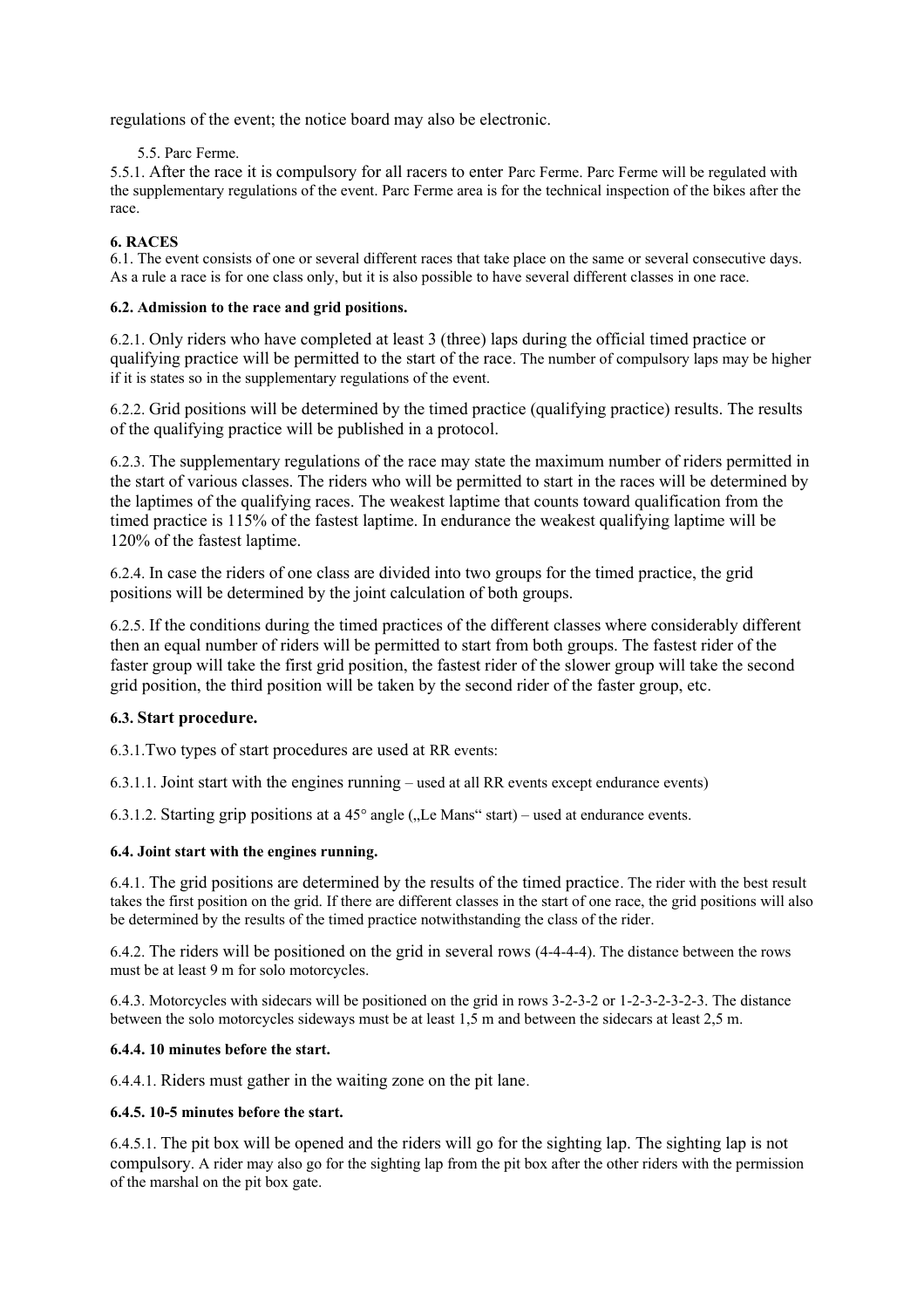6.4.5.2. If a rider has technical problems with his bike he may go from the sighting lap to the pit lane for maintenance and repair works on the bike.

6.4.5.3. The riders coming from the sighting lap will take their positions on the starting grid. Officials ta the start will point out the grid positions to the riders and signal the Race Director when all the riders have taken their positions.

6.4.5.4. Refuelling is strictly forbidden. Adjustments to the bike are permitted only on pit lane.

# **6.4.6. (7 to 5 minutes before the start)**

6.4.6.1. The pit lane gate will be closed. The 3 min board may be displayed at the starting line after that.

6.4.6.2. The start area must be vacated by all persons except the rider, up to two mechanics and one assistant who may hold an umbrella. It is advisable to display at this moment a board with the image of a helmet indicating that the riders should check the fastening of the protective helmet strap.

6.4.6.3. 1 minute before the warm-up lap the 1 min board will be displayed at the starting line and all persons except the riders must leave the grid.

6.4.6.4. 30 seconds before the warm-up lap the 30 sec board will be displayed at the starting line.

# **6.4.7. (2 minutes before the start)**

6.4.7.1. The riders will leave for the warm-up lap row by row. The marshal on the starting line will run towards the riding direction in the middle of the track holding a red flag in both hand. If the marshal lifts the flags in front of the corresponding row this will signal that these riders should start moving. The riders who will leave for the warm-up lap from the pit lane will be permitted to the starting line after the other riders have left for warm-up.

Riders may be permitted to start for the warm-up lap en masse if the start for the warm-up is given from the Main Flag post with a green flag.

6.4.7.2. If the engine of the bike stalls and the rider cannot start the bike himself, he must raise his hand and move in a safe manner to the side of the track where his starting row was accompanied with one mechanic. If the engine does not start with the help of the mechanic, the bike needs to be moved to the pit lane..

6.4.7.3. The rider who can not complete the warm-up lap with the others will start the race from the pit lane after the other riders.

6.4.7.4. The riders returning from the warm-up lap must go to their grid positions, stop and keep their engines running.

6.4.7.5. If all the riders have taken their positions on the grid the starting marshal shall move to the side of the track behind the riders and lower the information board.

6.4.7.6. If a rider stalls his bike while taking his position on the grid or is unable to start for any other reason he must raise his hand as a signal. The starting official of this row will notify the start marshal (henceforth the Race Director) of the situation, keeping his information board up or raising the board again. The rider must move to the side of the track as quickly and safely as possible.

6.4.7.7. Start marshal with a red flag is standing on the starting line in the middle of the track who waits for the riders to take up their grid positions. Any rider that arrives after the Safety Car (hereinafter "SC") that followed the riders or the assistant to the start marshal positioned behind the starting grid signals with a green flag the assistant to the start marshal must ensure that this rider starts behind the SC (if it is used) or the other riders.

6.4.7.8. If all the information boards of the starting officials have been lowered and the SC or the assistant to the starting marshal signals with a green flag, the marshal on the starting line will move to the side of the track, holding the red flag up and lowering it.

6.4.7.9. After that the start marshal will display the red light for between 2-5 seconds. The red light will go out to start the race.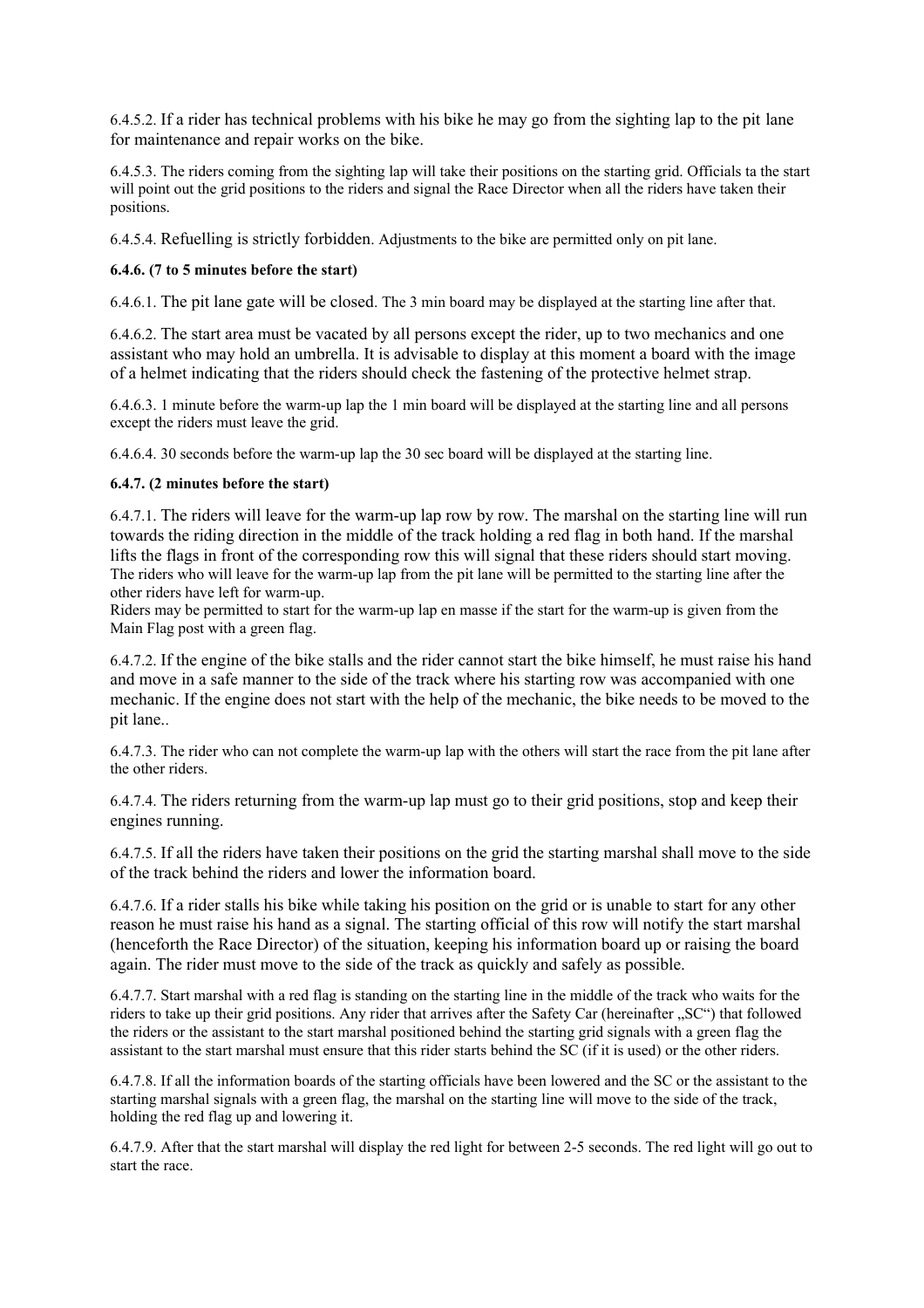6.4.7.10. Any riders in the pit lane can start after the other riders have started after the official at the pit lane exit has given permission to do so.

6.4.7.11. If the rider anticipates the start by moving his motorcycle forward while the red light has been displayed and before it has gone off he will be penalised for anticipating the start.

6.4.7.12. The penalty for anticipating the start is is adding 20 seconds to the race time of the rider or carrying out the ride through procedure – whichever is stated in the supplementary regulations of the event.

6.4.7.13. The pit lane team of the rider will be notified of the penalty as soon as possible and the rider will also be shown the board anticipated start" or "jump start" together with the race number of the rider at the starting line.

6.4.7.14. If a rider on the starting grid encounters a problem that could affect the safe start procedure the start procedure can be stopped by the decision of the Start Marshal and/or the Race Director in the following manner:

 If the red light has not been displayed yet, a yellow flashing light will be displayed. The official with the red flag will return to the starting line;

 If the red light has already been displayed it will not be turned off and in addition the yellow flashing light will be displayed. The official with the red flag will return to the starting line.

In both cases the panel "start delayed" will be displayed at the starting line.

 In both cases the engines must be turned off and the start procedure will be started again at the 3 min board, also the race distance will be shortened by 1 lap.

 If the rider's motorcycle has stalled at the starting grid after the red lights have turned off, the officials have to push it towards the racing direction until the engine start. If the engine does not start it must be pushed in the shortest possible distance to the pit lane where the mechanics can continue starting the engine.

 The rider cannot enter the race after the leading motorcycle has passed the pit lane exit after the first lap.

6.4.8. The supplementary regulations of the race may describe the "start delayed quick start" procedure where the waiting time on the grid has reduced to a minimum and mechanics and assistants are not allowed at the starting grid.

# **6.5.** Start from the starting grid at a 45° angle ("Le Mans"-start)

# **6.5.1. 10 min before the start**

6.5.1.1. The riders must gather at the waiting zone in the exit of the pit lane.

# **6.5.2. Between 5 to 7 min before the start**

6.5.2.1. The riders are allowed on the track and they complete 1 sighting lap.

6.5.2.2. The motorcycles are positioned behind the starting line on one side of the track in a 45° angle and with a space of minimum 2 meters between each bike. One mechanic or assistant may holds the bike up. The ignition may be on. The national flag is waved to signal the start. The riders run across the track to their bikes, start the engines and start the race.

6.5.2.3. The riders are standing in marked circles opposite their motorcycles on the other side of the track.

6.5.2.4. No one is allowed on the track.

6.5.3. The start is signalled with a starting flag. The riders run across the track to their bikes, start the engines and start the race.

# **7. FLAGS AND SC**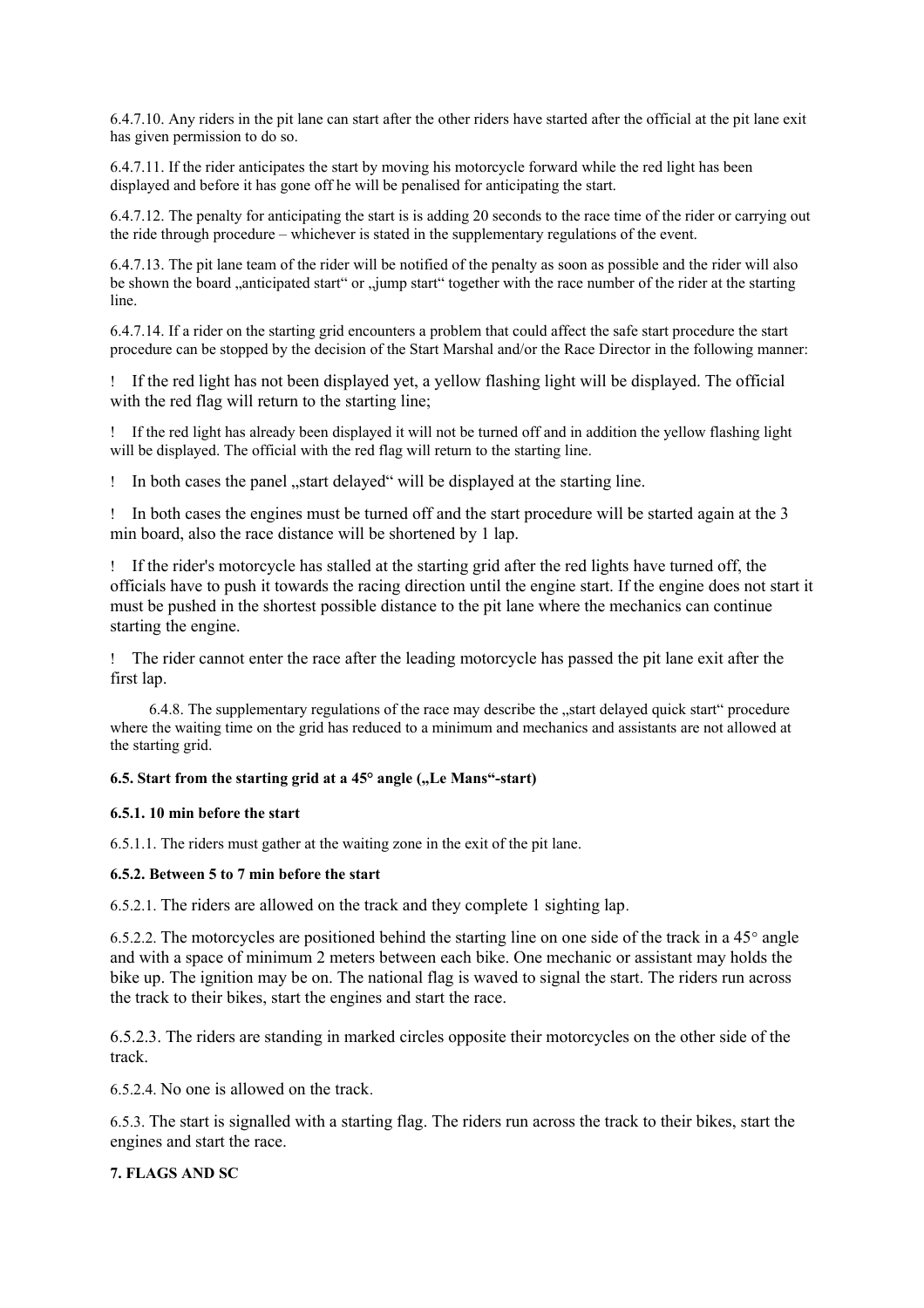7.1. The flag marshals and other race officials will display flags, lights and/or information boards during the practices and races and all these signals convey the same information at all times.

7.2. The size of the flags is at least 60x60 cm and their colours must be clear and clean.

 7.3. The flag posts must be positioned according to the approved circuit plan. At the same time it is allowed to change the flag posts according to the suggestions of official observers before the start of the event.

### **7.4. The national flag of the organising country.**

7.4.1. As a start signal the national flag of the organising country may be waved.

### **7.5. Green flag.**

 7.5.1. The track is clear. The green flag is displayed in the first flag marshal post after the after a dangerous incident has been solved and this will end the no overtaking restriction in the yellow flag zone.

 7.5.2. Green flag must be displayed in every flag marshal post during the first lap of the practice session and during the sighting lap of the race.

 7.5.3. When the pit exit is opened, the green flag will be waved. The green flag will be displayed in a visible position until the practice session or the race is finished.

### **7.6. Green light.**

7.6.1. At the pit exit a green light which conveys the same information as the green flag also may be used.

#### **7.7. Yellow waving flag or yellow flashing light.**

7.7.1. Danger on or beside the track.

 7.7.2. The yellow flag will be waved at the flag marshal post preceding the danger. If the danger is of a higher degree the flag will be waved in two flag marshal posts preceding the danger.

7.7.3. The riders must slow down and be prepared to stop.

 7.7.4. Overtaking is forbidden up until the next flag marshal post after the danger where the green flag is displayed.

 7.7.5. A rider who is moving slower than the other riders and has risen his hand as a signal can be overtaken also in the yellow flag zone.

 7.7.6. An infringement of the yellow flag rule during the timed practice will result in the cancellation of the lap during which the infraction incurred.

 7.7.7. An infringement of the yellow flag rule during the race will result in adding 20 seconds to the result of the rider in question or the ride through penalty. The penalty is decided by the Race Director.

7.7.8. In both cases other penalties may also be imposed.

 7.7.9. If the rider who committed an infraction of the yellow flag rule realises it immediately, signals this by hand and lets himself to be passed by riders whom he overtook against the rules, then no penalties will be imposed upon him.

### **7.8. Yellow and red striped flag.**

 7.8.1. Slippery track. The adhesion on this section of this track is affected by any reason other than rain (oil, water, sand or other substances). This flag is displayed motionless.

#### **7.9. Red flag or red (flashing) light.**

 7.9.1. When the race or practice is being interrupted by the decision of the Race Director the red flag is waved in each flag marshal post. All riders must return slowly to the pits.

 7.9.2. When an official uses a motionless red flag in the pits or on the portion of the track leading to the pits this indicates the space in front of which the rider must stop.

7.9.3. The red flag is displayed motionless on the starting line to indicate toe sighting lap and the end of the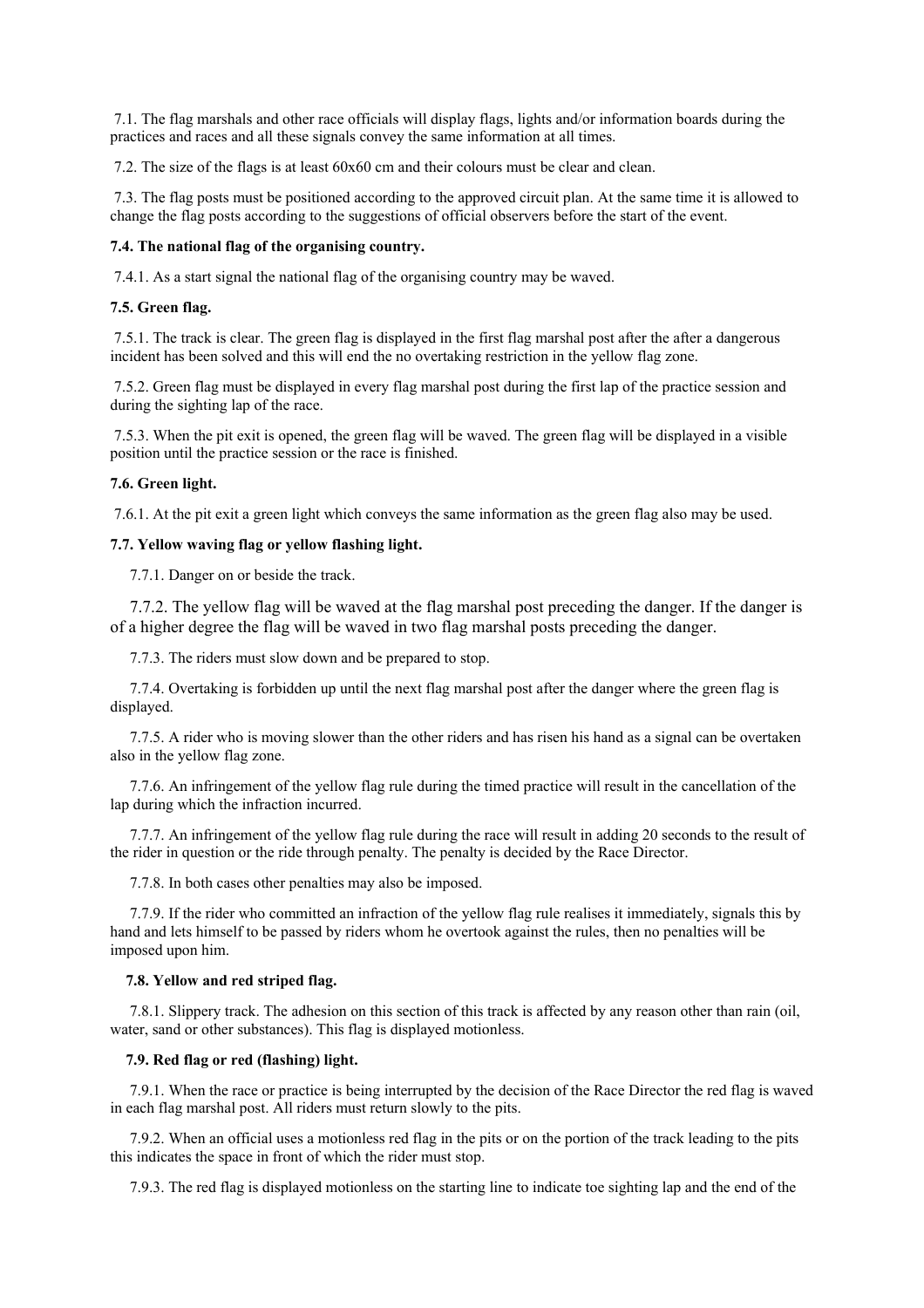#### warm-up lap.

 7.9.4. The permission to start the warm-up lap is given by the official on the starting line who runs against the racing direction holding a red flag in both hands. The marshal raises the flags at each starting roe and this gives the corresponding row permission to start moving.

 7.9.5. Red flag in the pits or at the pit lane exit indicates that the riders must stop and they are not permitted to pass the red flag.

 7.9.6. The red lights are also used to signal the start of the race. The light (lights) will be turned on for approximately 2-5 seconds, and turning off the light(s) signals the start of the race.

#### **7.10. White flag.**

 7.10.1. White flag is displayed when there is a slow vehicle on the track, for example a medical car, tow truck, etc.

7.10.2. White flag is waved from the moment this vehicle has passed the flag marshal post until it reaches the next flag marshal post.

 7.10.3. The Race Director must be certain that the flag marshal post in which zone the slow vehicle enters the track is aware of the situation.

7.10.5. When the white flags are used overtaking other riders is forbidden.

7.10.6. Overtaking the slow vehicle is allowed.

7.10.7. The penalties for infringement of the overtaking rule are the same as with yellow flags.

 7.10.8. Immediately after the medical car or any other slow vehicle stops on the track or beside it the yellow flag will also be waved on top of the white flag.

7.10.9. Overtaking will then be regulated by the yellow flags rule.

# 7.11. **Blue flag or blue flashing light.**

7.11.1. Waved at the flag marshal post the blue flag indicates that to a rider that he is about to be overtaken.

7.11.2. At the pit lane exit blue flashing light or blue flag may be used to warn the rider exiting the pit not to disturb riders already on track.

#### 7.12. **Black flag.**

7.12.1. Motionless black flag displayed together with the board with the rider's number.

7.12.2. Black flag with the rider's number is displayed on the finish line. This indicates that the rider in question must stop at the pits at the end of current lap.

#### 7.13. **Technical flag.**

7.13.1. Motionless black flag with orange disk and the board with the rider's number. The motorcycle of the rider in question has mechanical problems endangering himself and other riders and he must leave the track at once to a safe location.

### 7.14. **Safety Car (SC) during the race.**

7.14.1. For safety reasons by decision of the Race Director the Safety Car (SC) may be used. In such a case all flag marshal posts will wave the yellow flag.

7.14.2. In the Main Flag post the board with the words "Safety Car" or SC will be displayed, the board will also be displayed by other marshals if possible.

7.14.3. SC enters the track from the pit lane and positions itself in front of the race leader, if possible.

7.14.4. On top of the SC vehicle at least one yellow revolving/flashing light is turned on or a yellow flag is waved through the window.

7.14.5. As a rule it is forbidden to overtake the SC. It is only allowed to overtake the SC one by one after a clear signal to overtake the SC has been given by the SC marshal by hand or with a green flashing light from the roof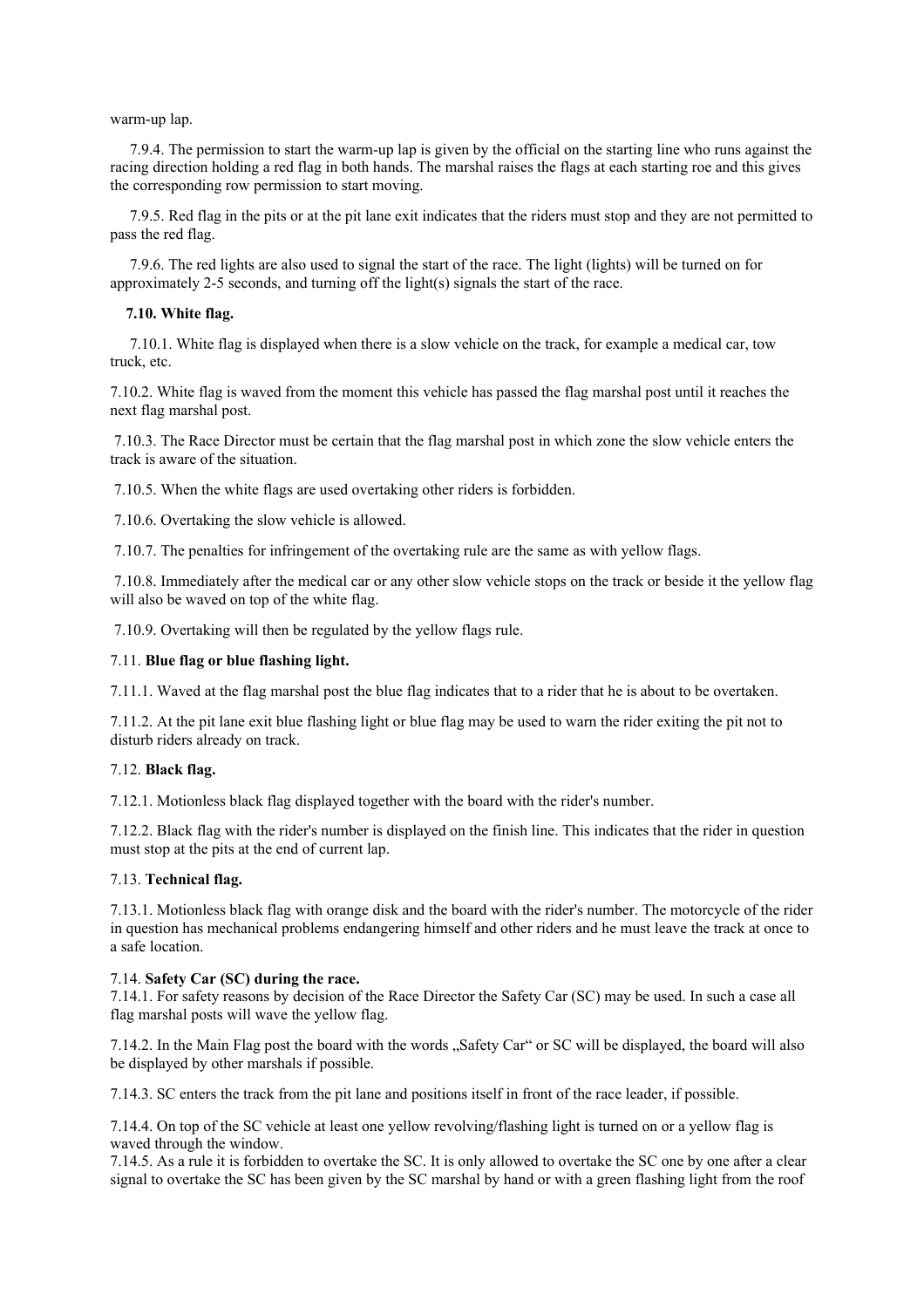of the car.

7.14.6. Overtaking the SC without permission will result in a 20 second time penalty to the rider in question.

7.14.7. Overtaking fellow riders while the SC is on track is forbidden. Infringement of this rule will result in adding 20 seconds to the result of the rider in question.

7.14.8. The riders must follow the SC in single file. 7.14.9. The race will start again after the SC has left the track.

7.14.10. The SC will leave the track through the pit lane entrance (the same way the riders use).

7.14.11. About half a lap before that the yellow flashing lights on the roof of the car will be switched off or the yellow flag will be removed.

7.14.12. When the SC has left the track, yellow flags will be removed from flag marshal posts and a green flag will be waved in the Main Flag post. Overtaking will be allowed once the rider has passed the green flag.

7.14.13. During the intervention of the SC, each lap raced behind the SC will be counted as a "race lap".

7.14.14. During the SC a rider may enter the pit lane.

7.14.15. At the moment of re-entering the track, the rider must remain at the last position of the race.

# 8. **OFFICIALS**

### **8.1. Apparel of the officials.**

8.1.1. The apparel of the officials must be of such colour as not to match the colour of the signalling flags.

8.1.2. When a uniform apparel is used by the officials it must be either white or orange.

### **8.2. Licences of the officials.**

8.2.1. The level of the officials in charge of the event and the procedure of their training will be approved by the EMF RR Commission.

8.3. The tasks and responsibilities of the marshals and officials servicing the race are set out in the Appendix of these rules.

8.4. There must be at least 2 marshals in each flag post. On circuits that have remotely controlled signalling lights one marshal may be used in each post. **9. RACES** 

# **9.1. Distance**

9.1.1. The race distance of all the Estonian Championship round races is set out in the general regulations. The Race Director or the Jury may shorten the distance due to unfavourable weather or other conditions.

#### **9.2. Behaviour during practice and race.**

9.2.1. Riders must obey the flag signals, the light signals and the boards which convey instructions.

9.2.2. During practice and race the riders must behave in a responsible manner which does not cause danger to other competitors or participants, either on the track or in the pit lane.

9.2.3. The riders must follow the EMF regulations and they must not behave in an unsportsmanlike manner.

9.2.4. The speed limit in the pits is 50 km/h (in case the supplementary regulations state otherwise).

9.2.5. The riders must ride in the pits so as not to cause danger to other competitors, their assistants or officials.

9.2.6. Entering the pit without stopping is forbidden.

9.2.7. Riders must only use the track or the pit lane during the practice and race.

9.2.8. If a rider accidentally leaves the track (for example, due to a crash) then he may re-join it at the place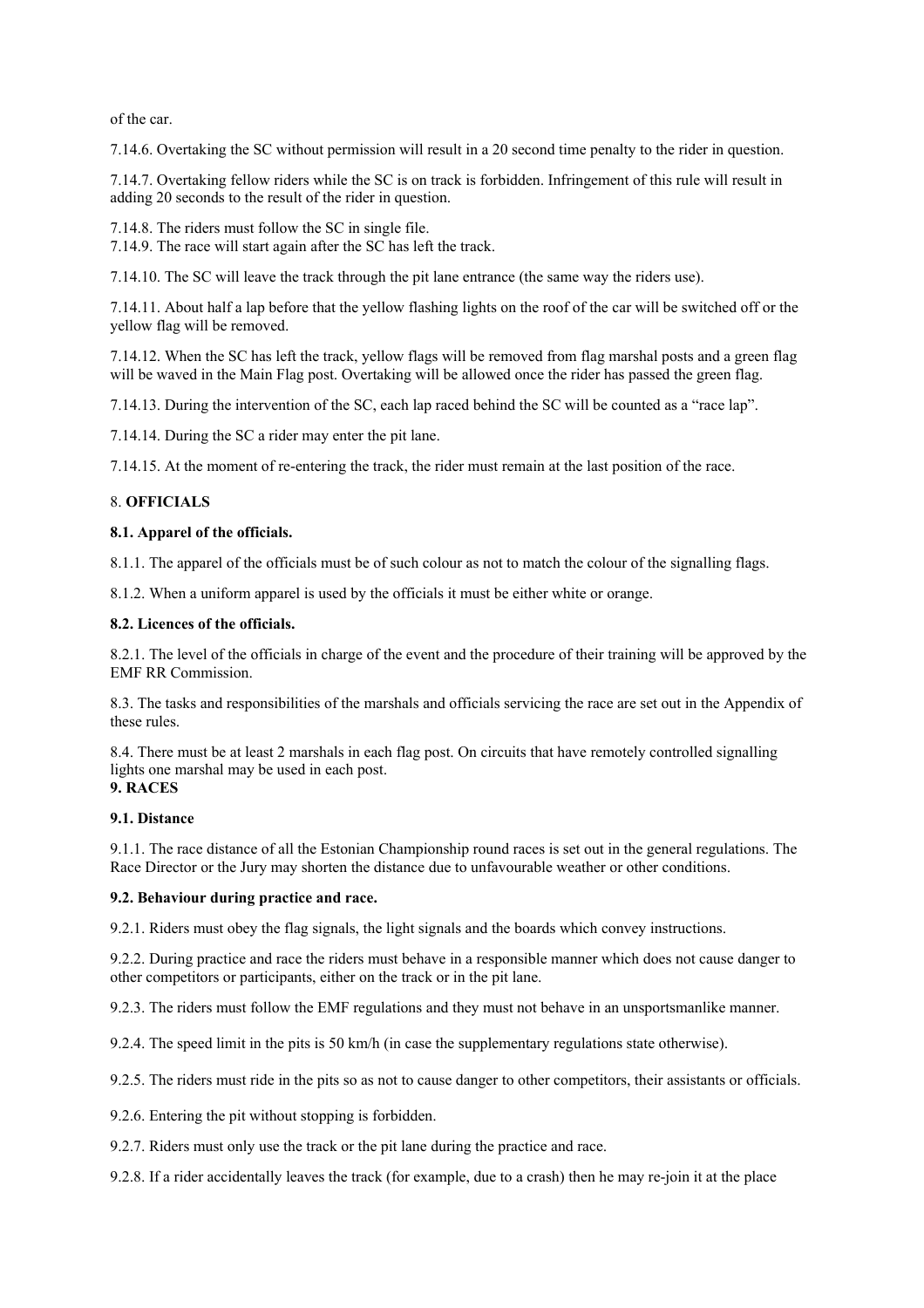indicated by the officials or at the first possible place which does not provide an advantage to him or he must retire from the race.

9.2.9. The flag marshals and marshals may help a rider to lift up the motorcycle, they may hold the motorcycle up while the rider is making adjustments or cleaning it. Nobody else may assist the competitor. The officials may also help to start the engine. For safety reasons the supplementary regulations may prohibit re-entering the track (race) after a crash. If this is the case the result of the competitor will be given according to the distance lapped.

9.2.10. If the rider retires from practice or race due to technical problems, he must ride to the side of the track and place the motorcycle in a safe place.

9.2.11. The retired riders must leave the track to such a place as not to cause danger to fellow competitors.

9.2.12. The riders who are moving slowly towards the pits must ride as far from the usual racing line as possible and hold one hand up in the air.

9.2.13. Riders must not ride or push their motorcycles in the opposite direction of the circuit.

9.2.14. Riders are not allowed to transport another person on a solo motorcycle.

9.2.15. Riders must not stop on the track during practices or races unless instructed by an official.

9.2.16. Start practice is only allowed after the finish flag on the so-called cool-down lap, outside the racing line.

9.2.17. A rider who moves from the pit lane to the pit boxes during the race is considered retired.

9.2.18. Riders may not move to the pit boxes if a race is interrupted without clear information that the race will not be continued or without permission of the Race Director to leave to the boxes.

9.2.19. A rider may receive outside assistance or refuel the motorcycle only in the pit lane area allocated to him, it is allowed to use up to 3 (three) assistants.

9.2.20. The assistants may repair the motorcycle, make adjustments and refuel it. The engine may not be running during the refuelling and one of the assistants must have at hand a fire extinguisher of at least 6 kg suitable for petrol fires.

9.2.21. The rider may use two motorcycles during the practice session on condition that both of them have passed technical inspection as the motorcycles of this rider.

9.2.22. Change of bikes between the riders is not allowed.

9.2.23. When the race is interrupted it is permitted to change the motorcycle before the new start on condition that the new motorcycles has passed technical inspection and the rider has participated with it in practice sessions.

9.2.24. The supplementary regulations (or by information distributed at the riders' briefing) it is allowed to state the place and time for the start practice. The safety of the start practice is the responsibility of the rider.

### **9.3. Interruption of a race and restarting a race that has been interrupted.**

9.3.1. When the Race Director decides to interrupt the race due to weather or other conditions, red flag is displayed at the starting line and at certain flag marshal posts specified by the Race Director and/or the red lights will flash. Riders must immediately stop racing, slow down and return to the pit lane. The results will be the last results taken at the last point where the leader and all other riders on the same lap as the leader had completed a full lap without the red flag being displayed.

9.3.2. For partial or final classification the rider must actively participate in the race and must reach the pit lane in 5 minutes after the red flag was displayed.

9.3.3. If the results show that the leader of the race and fellow competitors on the same lap had completed more than 3 laps but less than 2/3 of the original distance rounded down to the nearest whole number of laps then the race will be restarted. The second part of the race must be at least 5 laps and the maximum distance can be 2/3 of the original distance. The results will be calculated by adding up the laps and times of the two starts. If a restart of the second part of the race is not possible, the original classification will count and half points will be awarded in the Championship/Cup.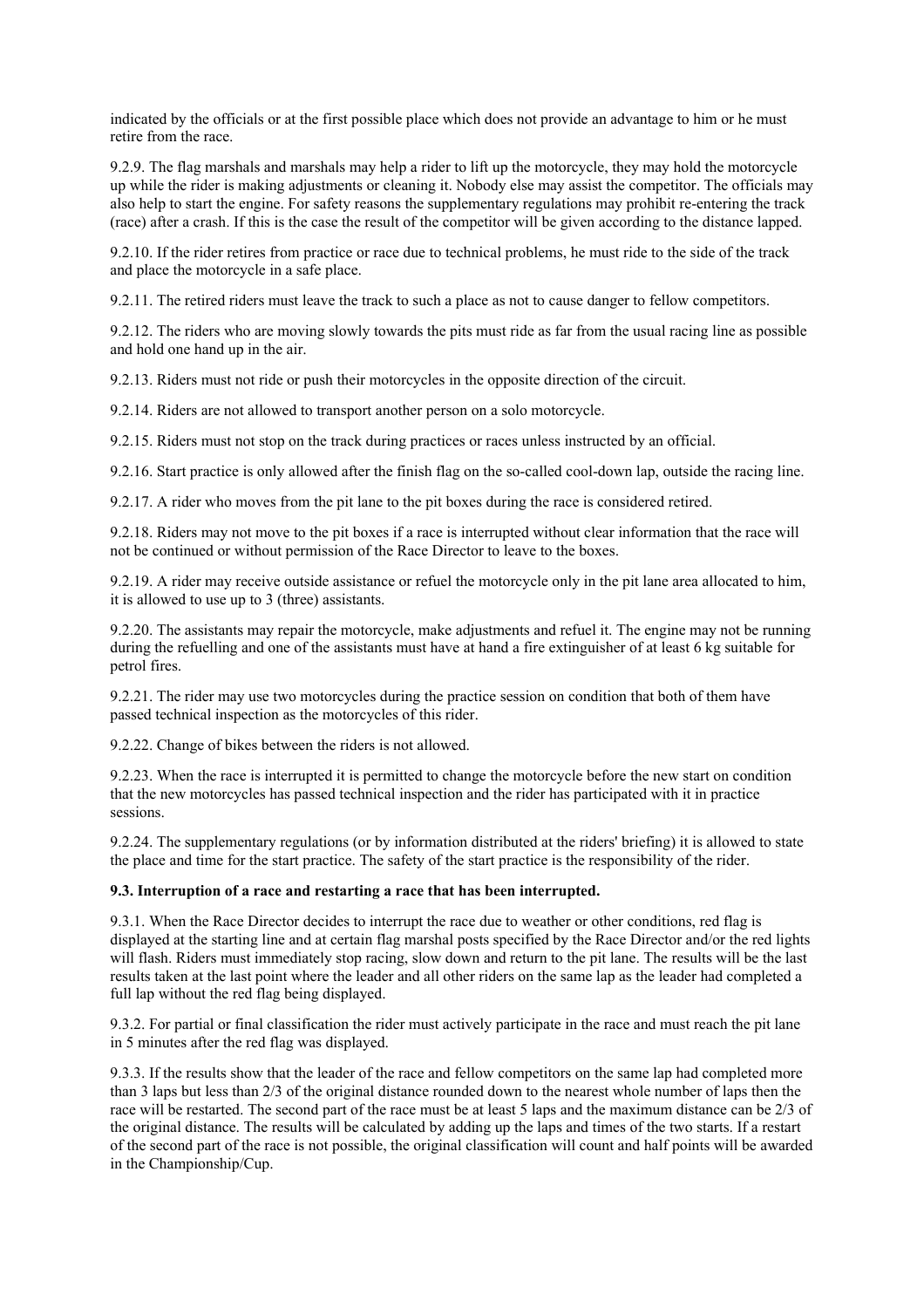# **EXAMPLE of a 15 lap race:**

If the red flag was displayed when the leader of the race was on the  $10<sup>th</sup>$  lap and had completed 9 whole laps but other competitors had not yet completed 9 laps, then the results for this part of the race will be taken by 8 laps and the second part of the race will be 5 laps.

9.3.4. When the race is interrupted at a point when the leader and all the other competitors are on the  $4<sup>th</sup>$  lap and they have completed 3 whole laps, the results of this part of the race will be taken by 3 laps and the second part of the race will be maximum 7 laps.

9.3.5. If the results calculated show that two-thirds of the current race distance rounded down to the nearest whole number of laps have been completed by the leader of the race and by all other riders on the same lap as the leader when the red flag was displayed, then the race will be deemed to have been completed and full Championship/Cup points will be awarded.

9.3.6. If a race has to be restarted, then it will be done as quickly as possible considering the condition of the track. As soon as the riders have returned to the pits, the Race Director will announce a start time of the second part of the race. If conditions allow this should take place during 20 minutes after the red flag was displayed.

9.3.7. The results of the first part of the race must be available to the riders before a restart is given. The start procedure will be identical to a normal start with sighting lap, warm-up lap, etc.

9.3.8. Conditions for the restarted race will be as follows:

9.3.8.1. In case less than 3 laps were completed.

9.3.8.1.1. All riders are permitted to start.

9.3.8.1.2. The motorcycle can be repaired or changed; wheels/tyres can be changed.

- 9.3.8.1.3. Refuelling is permitted.
- 9.3.8.1.4. All these activities must be carried out on the pit lane.

9.3.8.1.5. The motorcycle that will be used for exchange must be on the pit lane already during the official start.

9.3.8.1.6. The maximum number of laps of the second part will be 2/3 of the original distance.

9.3.8.1.7. The grid positions will be as for the original race.

9.3.8.2. In case 3 laps or up to 2/3 of the original distance was completed.

9.3.8.2.1. Only riders who are classified as finishers in the original race may restart.

9.3.8.2.2. The motorcycle can be repaired, wheels/tyres can be changed.

9.3.8.2.3. Refuelling is permitted.

9.3.8.2.4. All these activities must be carried out on the pit lane.

9.3.8.2.5. The motorcycle that will be used for exchange must be on the pit lane already during the official start.

9.3.8.2.6. The minimum number of laps of the second part will be 2/3 whole laps of the original distance.

9.3.8.2.7. The grid positions will be based on the finishing order of the first part of the race.

9.3.8.2.8. To calculate the total result the results of both parts of the race will be added up.

9.3.8.2.9. If riders have completed the same number of laps their result will be identified by adding the times of both parts of the race.

9.3.8.2.10. In case there is a tie the classification will be determined by the result in the second part of the race.

# **9.4. Wet and dry races.**

9.4.1. General conditions.

9.4.1.1. All races (starts) may be classified as either wet or dry by the decision of the Race Director.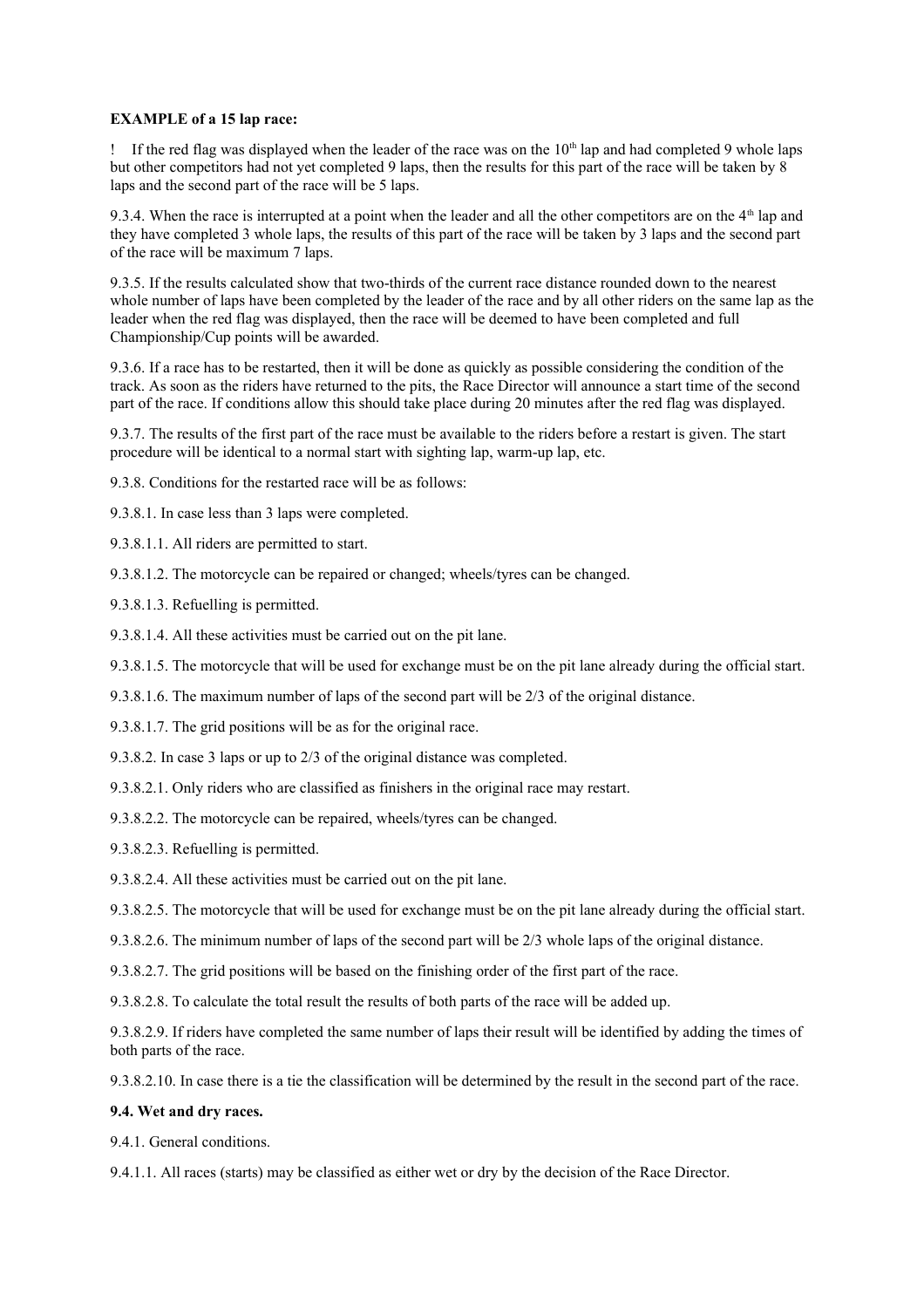9.4.1.2. A race classified as wet in varying or wet conditions.

9.4.1.3. An information board (wet race or dry race) may be displayed in the pit lane.

9.4.1.4. The board must be displayed at least 10 minutes before the start of the race.

9.4.1.5. If no board is displayed the race is automatically dry.

9.4.1.6. The board informs the riders of the consequence of varying climatic conditions during a race.

# **9.4.2. Dry race.**

9.4.2.1. If a race is classified as dry the Race Director may decide to interrupt the race when climatic conditions change.

# **9.4.3. Wet race.**

9.4.3.1. If a race is classified as wet the Race Director will not interrupt the race when climatic conditions change.

9.4.3.2. If a race has been interrupted due to the weather conditions the second part of the race is automatically wet.

# **9.4.4. The first rain of the racing weekend.**

9.4.4.1. If there has been no rain during the official practice sessions or warm-up sessions of a particular class and the race is classified as wet before the start the riders must have 3 sighting laps before the start procedure begins.

9.4.4.2. The race distance will be shortened accordingly by 3 laps.

9.4.4.3. The same procedure applies when the event is interrupted due to the first rainfall.

# **9.5. Finish of a race**

9.5.1. The winner of a start is the rider who is the first to cross the finish line after having completed the designated number of laps for the race in the supplementary regulations or the rider who has covered the most distance during the designated time of the race.

9.5.2. When electronic timekeeping is used the moment of finish is considered the moment when the timekeeping transponder crosses the finish line.

9.5.3. In an event where the distance of the race is designated, all the riders are counted as finishers who cross the finish line after the leading rider.

9.5.4. In an event where the time of the race is designated the race will be stopped after the time has elapsed and the leading rider has finished.

9.5.5. Finishers are these riders that cross the finish line after the leading rider.

9.5.6. The results will be based on the number of laps completed.

9.5.7. When riders have completed the same number of laps as the leading rider their result will be based on the order in which the riders cross the finish line.

# **9.6. Accidental finish of a race.**

9.6.1. If the chequered flag is prematurely displayed to someone other than the leading rider the end of the race will be considered the moment when the leading motorcycle crossed the finish line.

9.6.2. If the chequered flag is for some reason displayed too late the race will be considered finished at the moment when the leading rider crossed the finish line while having completed the original number of laps.

9.6.3. If the race is interrupted at a time when some riders have already received the chequered flag the results will be counted for those who received the chequered flag according to the positions taken in finish and for the other riders according to the positions taken at the last full lap.

# **10. CLASSIFICATION**